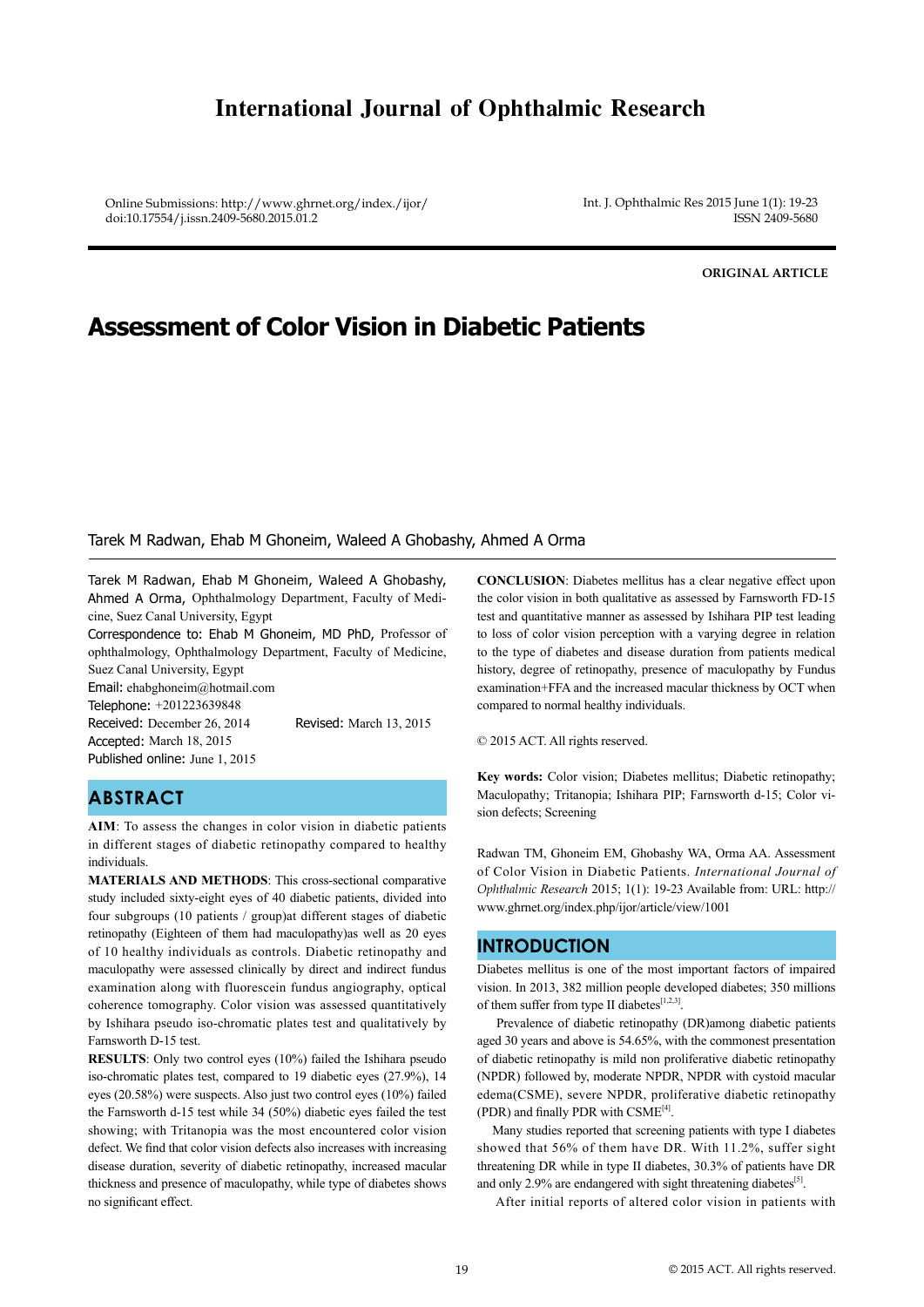$diabetes^{[6]}$ , a number of experimental studies have been conducted to assess this association<sup>[7,8]</sup>.

 This study was carried out in order to evaluate the effect of progression of DR upon the color vision in both quantitative and qualitative manner.

#### **MATERIALS AND METHODS**

Sixty-eight eyes of 40 diabetic patients, divided into four subgroups (10 patients/group) at different stages of diabetic retinopathy (Eighteen of them had maculopathy with exclusion of clinically significant macular edema) as well as 20 eyes of 10 healthy individuals as controls. Patients were recruited among those attending the ophthalmology outpatient clinic of Suez Canal University Hospital in Ismailia, Egypt. Diabetic adults aged between 25 and 70 years with clinically diagnosed DR, were included.(The sample size is calculated according to the following equation:

N = 2 (Zα + Zβ)<sup>2</sup> X p<sup>-</sup> q<sup>-</sup> / (p<sup>1</sup>-p<sup>2</sup>)<sup>2 [1]</sup>

Where:

n = number per group.

 $Z\alpha$  = the value of standard normal distribution for type I error probability for sided test and equals 1.96.

 $Z\beta$  = the value of standard normal for the desired statistical power 80% and equals 0.84.

 $p^2 = (P^1 + P^2)/2$ 

 $q = 1 - P$ 

 $p<sup>1</sup>$  = prevalence of color vision defects among male diabetic patients = 30 -80  $\frac{96}{2,3,4,5}$ .

 $p^2$ = prevalence of color vision defects among male controls=  $8\%^{6}$ .  $N = 10$  subjects per group.

Total  $N = 50$  Subjects (40 patients in diabetic sub-groups and 10 normal individuals in control group).

 For all patients we took detailed history regarding type, onset of diabetes and any visual complaints or previous eye procedures. Then patients were examined for their refraction via retinoscopy, Best corrected visual acuity (BCVA) with Snellen chart, IOP using Goldman applanation tonometer. Anterior segment examination was carried out through Haag Streit -type slit lamp and fundus was examined with +90 D lens as well as indirect ophthalmoscopy.

 Patients with known history of congenital color vision defect, previous laser photocoagulation or intravitreal pharmacologic therapy; patients with aphakia, pseudophakia, corneal opacities, amblyopia and clinically significant macular edema were excluded as well as those with BCVA less than 6/60, myopic > 4 diopters or their intraocular pressure (IOP) more than 21 mm Hg.

 To classifiy DR according to ETDRS, we performed color fundus photography and fluorescein angiography for patients with clinical findings of DR. In addition, we utilized spectral domain OCT (Carl Zeiss Meditec, Jena, Germany) for measuring central macular thickness.

 Ishihara Pseudo-iso-chromatic plate test was used as a quantitative test for detection of defective color vision test results analyzed as follows:

 Plates 1- 15 determine the normality or defectiveness of color vision.

If 4 or less plates are red wrong, colour vision is regarded normal.

 If 5-7 plates are red wrong. Patient is a suspect of colour vision deficiency.

 If 8 or more plates are red wrong, colour vision is regarded deficient, while Farnthsworth D-15 test was the qualitative test for detection of the type of the color vision deficiency through analysis of the caps arrangement as follows:

Normal result – No cross-lines.

Protanope – cross-lines parallel to protan axis.

Deutanope – Cross-lines parallel to Deutan axis.

Tritanope – Cross-lines parallel to tritan axis.

 Non specific colour vision defect – cross-lines does not obey any axis.

 Ethical approval was acquired from the Suez Canal University research ethics committee. An informed consent was taken from every patient participating in the study after complete and detailed discussion of risk and benefits of his/her inclusion in the study in accordance to the declaration of Helsinki.

Data were analyzed with SPSS version 16. A *p* value of <0.05 was considered statistically significant. The normality of data was first tested with one-sample Kolmogorov-Smirnov test.

#### **RESULTS**

Diabetic patients in the study had ages between 35 to 72 years, with a mean of 55.5±9.49 years, while controls ranging from 45 to 65 years, with a mean of 54.2±6.59 years with a *p* value of 0.565. 39 (57.4%) were of type II diabetes mellitus. The mean duration of diabetes mellitus was 11.28±4.35 year ranging from 5 to 22 years. Average macular thickness of diabetic patients was 230.71±28.06 µm with a ranging from 115 to 312 µm; with only 26.5% had maculopathy. In the Ishihara pseudo iso-chromatic plates test; only 51% of diabetic patients passed the test, 28% failed and the remaining 21% were suspects, with gradual increase in deficiencies with the progression of DR. In contrary; 90% of controls passed and only 10% (Table 1). Qualitative color assessment showed that 10% of controls failed the Farnsworth D-15 test due to Protanopia, while 50% of the diabetics failed the test, with variable dyschromatopsia mainly Tritanopia and combined color vision deficiencies with fewer Protanopia and Deutanopia (Tables 2 and 3). The stratification of color vision deficiencies types in different stages of DR showed gradual increase in both Tritanopia and combined color vision deficiency in NPDR with progression of DR stages with total color blindness appearing only in PDR (Table 4). Duration of diabetes due to the relation between Duration and progression of DR and increased macular thickness (Table 5) with p value of  $\leq 0.001*$  and presence of maculopathy (Table 6) with a P value of 0.001\* were found to increase the presence of color vision defects; type of diabetes had no clear effect on color vision (Table 7).

## **DISCUSSION**

Diabetic retinopathy is a potentially sight threatening disease and a major cause of blindness in patients under the age of 60 years. The highly demanding work environment now days makes normal color vision an increasingly essential asset. The increase in diabetes incidence in developing countries, with its possible negative impact on color vision may have its sequel on labor force and daily activities and represents a strong socioeconomic burden. This study was conducted for better understanding for diabetic associated effect upon color vision. Patients were recruited above age of 30 years to enable better correlation to diabetes duration effect upon color vision deficiency as well as the effect of aging as did Lakowski et al and Lombrial et al in their studies $^{[15,16]}$ .

 The mean duration of diabetes mellitus was 11.28±4.35 SD year ranging from 5 to 22 years which was longer than the group studied by Klein *et al* with average duration of 7.45 years<sup>[17]</sup>.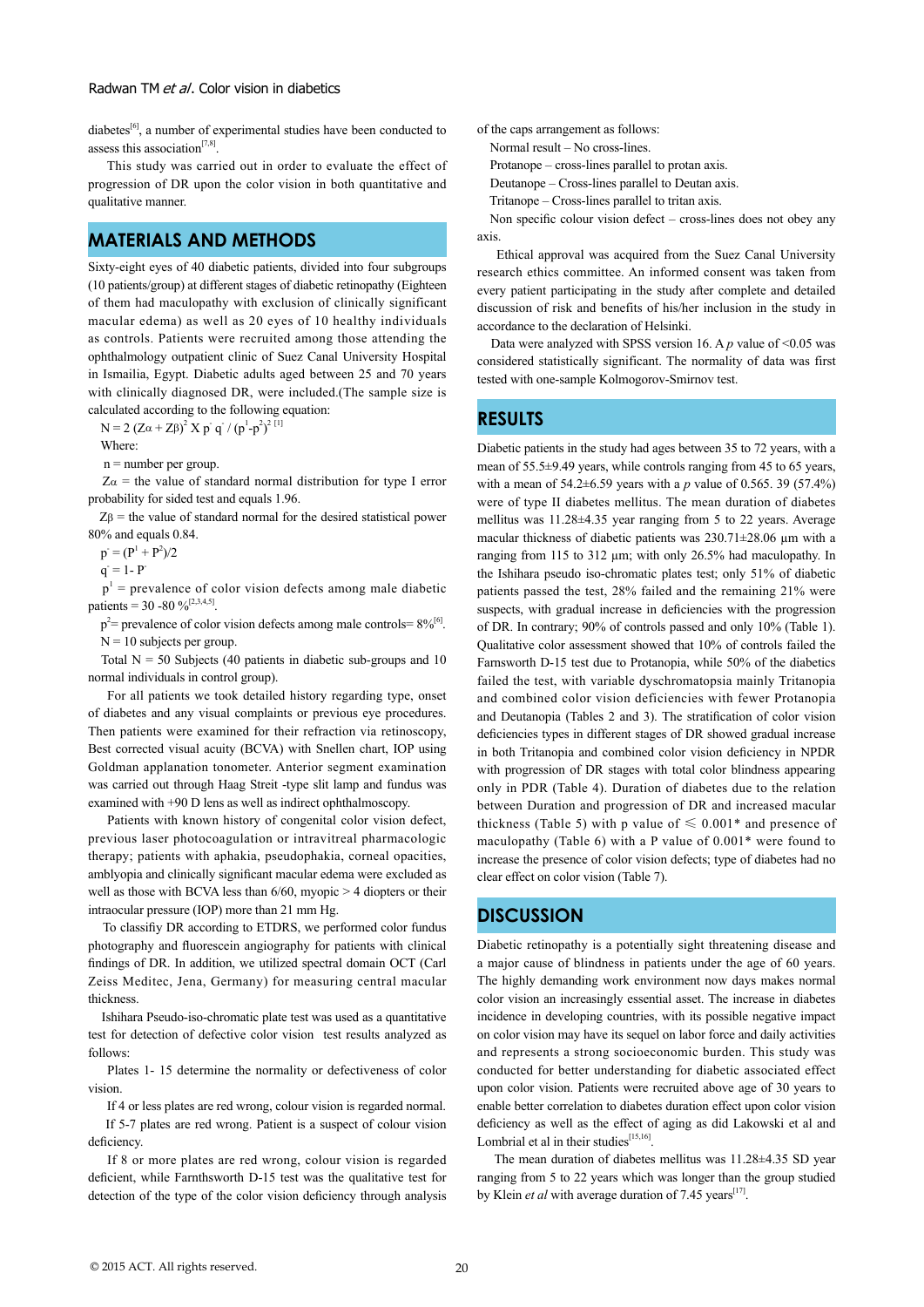| Table 1 Results of Ishihara pseudo iso-Chromatic plates Test with DR stratification. |          |                                               |    |      |    |                        |                      |      |              |      |  |
|--------------------------------------------------------------------------------------|----------|-----------------------------------------------|----|------|----|------------------------|----------------------|------|--------------|------|--|
| Item                                                                                 |          | Mild NPDR $(n=17)$<br>Control ( <i>n</i> =20) |    |      |    | Moderate NPDR $(n=18)$ | Severe NPDR $(n=16)$ |      | PDR $(n=17)$ |      |  |
|                                                                                      | No       | $\%$                                          | No | $\%$ | No | $\%$                   | No                   | $\%$ | No           | %    |  |
| Ishihara pseudo iso-chromatic plates                                                 |          |                                               |    |      |    |                        |                      |      |              |      |  |
| Pass                                                                                 | 18       | 90                                            | 11 | 64.7 | 11 | 61.1                   |                      | 56.2 |              | 23.5 |  |
| Failed                                                                               |          | 10 <sup>1</sup>                               |    | 17.6 |    | 16.7                   |                      | 31.2 |              | 47.1 |  |
| Suspect                                                                              |          |                                               |    | 17.6 |    | 22.2                   |                      | 12.5 |              | 29.4 |  |
| $\mathbf{X}^2$                                                                       | 21.67    |                                               |    |      |    |                        |                      |      |              |      |  |
| $p$ -value                                                                           | $0.008*$ |                                               |    |      |    |                        |                      |      |              |      |  |

NPDR: Non proliferative diabetic retinopathy; PDR: proliferative diabetic retinopathy; \* Statistically significant results.

| <b>Table 2</b> Comparing the Colour vision deficiency types between the control<br>and the diabetic group. |    |                    |          |                  |                |          |
|------------------------------------------------------------------------------------------------------------|----|--------------------|----------|------------------|----------------|----------|
| Item                                                                                                       |    | Diabetics $(n=68)$ |          | Control $(n=20)$ | $\mathbf{X}^2$ | P-value  |
|                                                                                                            | Nο | $\%$               | No       | $\%$             |                |          |
| <b>Color vision defect</b>                                                                                 |    |                    |          |                  |                |          |
| Non                                                                                                        | 34 | 50.0               | 18       | 90               |                |          |
| Tritan                                                                                                     | 13 | 19.1               | $\Omega$ | $\Omega$         |                |          |
| Deutan                                                                                                     | 3  | 4.4                | 0        | 0                | 14.15          | $0.015*$ |
| Combined                                                                                                   | 13 | 19.1               | $\Omega$ | $\Omega$         |                |          |
| Protan                                                                                                     | 3  | 4.4                | 2        | 10               |                |          |
| Total                                                                                                      | 2  | 2.9                | $\Omega$ | $\cup$           |                |          |

\* Statistically significant results.

| <b>Table 3</b> Results of Farnsworth D-15 Test with DR stratification. |                                        |    |    |      |    |                        |    |                      |    |              |  |
|------------------------------------------------------------------------|----------------------------------------|----|----|------|----|------------------------|----|----------------------|----|--------------|--|
| <b>Item</b>                                                            | Mild NPDR $(n=17)$<br>Control $(n=20)$ |    |    |      |    | Moderate NPDR $(n=18)$ |    | Severe NPDR $(n=16)$ |    | PDR $(n=17)$ |  |
|                                                                        | No                                     | %  | No | %    | No | %                      | No | $\%$                 | No | %            |  |
| Farnsworth D-15 test                                                   |                                        |    |    |      |    |                        |    |                      |    |              |  |
| Pass                                                                   | 18                                     | 90 | 11 | 64.7 | 10 | 55.6                   |    | 43.8                 |    | 35.3         |  |
| <b>Failed</b>                                                          |                                        | 10 | 6  | 35.3 |    | 44.4                   | Q  | 56.2                 | 11 | 64.7         |  |
| $\mathbf{X}^2$                                                         | 13.75                                  |    |    |      |    |                        |    |                      |    |              |  |
| <i>p</i> -value                                                        | $0.008*$                               |    |    |      |    |                        |    |                      |    |              |  |

NPDR: Non proliferative diabetic retinopathy; PDR: proliferative diabetic retinopathy; \* Statistically significant results.

| Table 4 Color vision deficiency types in controls and Diabetics with DR stratification. |                  |          |                    |              |    |                        |    |                      |    |              |  |
|-----------------------------------------------------------------------------------------|------------------|----------|--------------------|--------------|----|------------------------|----|----------------------|----|--------------|--|
| Item                                                                                    | Control $(n=20)$ |          | Mild NPDR $(n=17)$ |              |    | Moderate NPDR $(n=18)$ |    | Severe NPDR $(n=16)$ |    | PDR $(n=17)$ |  |
|                                                                                         | No               | $\%$     | No                 | %            | No | %                      | No | %                    | No | %            |  |
| <b>Color vision defect</b>                                                              |                  |          |                    |              |    |                        |    |                      |    |              |  |
| <b>Non</b>                                                                              | 18               | 90       | 11                 | 64.7         | 10 | 55.6                   | 7  | 43.8                 | h  | 35.3         |  |
| <b>TRITAN</b>                                                                           |                  | $\Omega$ | 3                  | 17.6         | 3  | 16.7                   |    | 25.0                 | 3  | 17.6         |  |
| <b>DEUTAN</b>                                                                           |                  | $\Omega$ |                    | 5.9          |    | 5.6                    | 0  |                      |    | 5.9          |  |
| Combined                                                                                |                  | $\Omega$ |                    | 11.8         | 3  | 16.7                   | 4  | 25.0                 | 4  | 23.5         |  |
| <b>PROTAN</b>                                                                           |                  | 10       | 0                  |              |    | 5.6                    |    | 6.2                  |    | 5.9          |  |
| <b>Total Color blindness</b>                                                            | $\Omega$         | $\Omega$ | 0                  | $\mathbf{0}$ |    | $\Omega$               | 0  | 0                    |    | 11.8         |  |
| $\mathbf{X}^2$                                                                          | 27.13            |          |                    |              |    |                        |    |                      |    |              |  |
| $p\text{-value}$                                                                        | 0.132            |          |                    |              |    |                        |    |                      |    |              |  |

NPDR: Non proliferative diabetic retinopathy; PDR: proliferative diabetic retinopathy; \* Statistically significant results.

| <b>Table 5</b> The relation between the macular thickness and the colour vision |                            |              |        |                  |  |
|---------------------------------------------------------------------------------|----------------------------|--------------|--------|------------------|--|
| deficiency.                                                                     |                            |              |        |                  |  |
|                                                                                 | <b>Color vision defect</b> |              |        |                  |  |
| <b>Macular thickness</b>                                                        | Non                        | Yes          | t-test | $\boldsymbol{v}$ |  |
| Mean ± SD                                                                       | 216.35±25.62               | 245.06±22.75 |        |                  |  |
| Min-Max                                                                         | 115-256                    | 192-312      | 4.885  | $\leq 0.001*$    |  |
| 4.0111<br>$\cdot$ $\cdot$ $\cdot$                                               |                            |              |        |                  |  |

\* Statistically significant results.

| <b>Table 6</b> Effect of maculopathy on the colour vision in diabetic patients. |            |                 |                          |      |       |          |  |  |  |
|---------------------------------------------------------------------------------|------------|-----------------|--------------------------|------|-------|----------|--|--|--|
| Maculopathy                                                                     |            |                 |                          |      |       |          |  |  |  |
|                                                                                 | <b>Yes</b> |                 | No                       |      | $X^2$ |          |  |  |  |
| <b>Color vision defect</b>                                                      |            | No $%$          | $\overline{\text{No}}$ % |      |       |          |  |  |  |
| N <sub>0</sub>                                                                  | 3          | 16.7            | 31                       | 62.0 |       |          |  |  |  |
| Yes                                                                             |            | 15 83.3 19 38.0 |                          |      | 10.88 | $0.001*$ |  |  |  |

\* Statistically significant results.

| <b>Table 7</b> The comparative results of Ishihara pseudo iso-chromatic of the |         |             |         |              |      |       |          |  |  |  |
|--------------------------------------------------------------------------------|---------|-------------|---------|--------------|------|-------|----------|--|--|--|
| control group and the two types of diabetes mellitus.                          |         |             |         |              |      |       |          |  |  |  |
|                                                                                | Control | <b>IDDM</b> |         | <b>NIDDM</b> |      | $X^2$ |          |  |  |  |
| <b>Item</b>                                                                    | No $%$  | No $%$      |         | No $%$       |      |       |          |  |  |  |
| Pass<br>19                                                                     | 95      |             | 14 48.3 | 21           | 53.8 |       |          |  |  |  |
| Failed<br>1                                                                    | $-5$    | 6           | 20.7    | 13           | 33.3 | 17.19 | $0.002*$ |  |  |  |
| <b>SUSPECT</b>                                                                 | $\cup$  | q           | 31.0    | 5            | 12.8 |       |          |  |  |  |

\* Statistically significant results.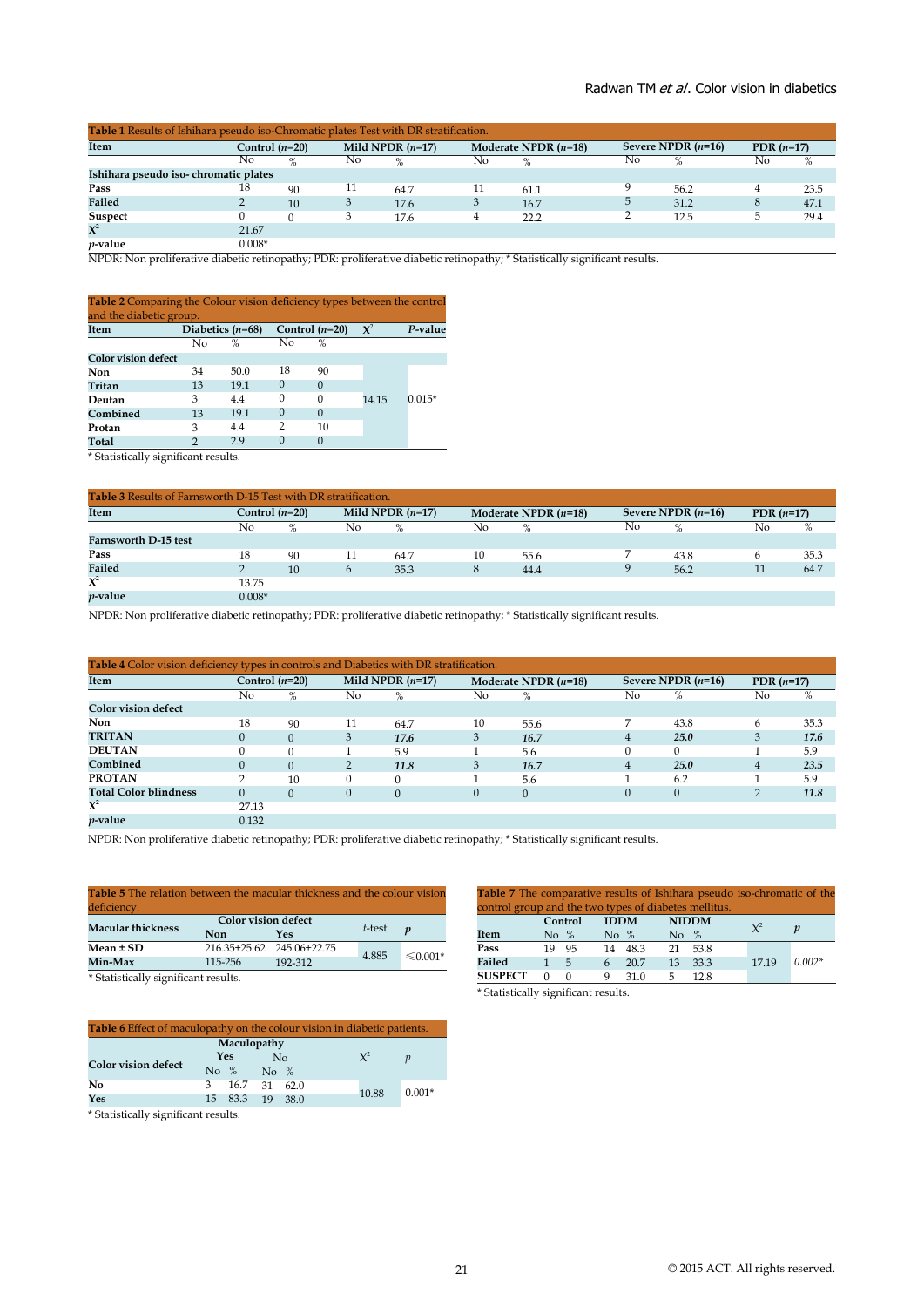As expected; DR severity increased with both age and duration of diabetes, and this was highly significant from statistical point of view (*P*≤0.001). This was documented by many previous studies<sup>[18,19,20,21]</sup>.

 Among diabetics; only 51% passed 21% were suspectsand 28% failed. This means that 49% of them were either defective orborderline defective color vision.Mäntyjärviclaimed 62% of diabetic patients got defective color vision the inequality may result from the sampling technique we used in the study intending to equally represent each DR stage equally to other groups while Mäntyjärvi minded the toll of DM with no special care for the stages of DR as we focused in our study<sup>[22]</sup>.

 Ten percent of controls failed Ishihara test. This almost three folds the numberreported by Khalaj et al.,(3.49%) in his studies. The difference may be explained by the fact that Khalajand his colleagues depended merely on history taking for diagnosing color deficiency while we examined our patients to confirm our findings $[23]$ .

 In this work; 10% of controls failed the Farnsworth D-15 test showing Protanopia, while 50% of diabetics did so. Fong<sup>[13]</sup> reported similar results, others reported varying results as 30% Lombrial *et al*<sup>[11]</sup> 70% Lakowski *et al*<sup>[24]</sup> and 80% Roy *et al*<sup>[10]</sup>, though the varying results they all agree upon the impact of diabetes upon the color vision and the variation is mostly because the varying sampling, inclusion and exclusion criteria, stage of retinopathy and maculopathy.

 In this study we found that the most frequent color vision deficiency among diabetics was the Tritan deficiency 19.1%. Color deficiency in the form of Deutan and Protan were equal (3% each), combined color deficiency was found in 19.1% while total color blindness was responsible for 2.9%, showing no observable variations from most of the pre-mentioned studies. Different values yet same arrangement were noticed when comparing type 1 and type 2 diabetes and the presence and absence of maculopathy.

 The quality of color vision defects in the diabetic acquired dyschromatopsia was the aim of several studies, Sadiqulla *et al*<sup>[25]</sup> reported a red- green loss pattern prevailing then total color blindness, Shin *et*  $al^{[26]}$  reported a Blue-yellow loss pattern, the same reported by Patz et aland Ma'ar et al<sup>[27,28]</sup> which was further explained by thepsychophysical measurements which show that the three cone types red, green and blue are present in the approximate proportion 40:20:1, respectively, in the control retina and are randomly distributed in the cone matrix $[29]$ , Leading to early loss of blue color then combined Tritanopia and Deutanopia then Protanopia at last in contrary to congenital color vision deficiency pattern with Protanopia prevailing.

 This study included both Type 1 and type 2 diabetes mellitus, while most studies was exclusively to type 1 diabetes only or type 2 diabetes as did Lakowski *et al*<sup>[15]</sup>, Bresnick<sup>[30]</sup> and Aspinall *et al*<sup>[12]</sup> Our results showed no statisticallysignificant difference between type 1 and type 2 diabetes regarding their effect on color vision impairement.(The results about differences between type 1 and 2 DM were not found in this study) IDDM 48.3% passed and in NIDDM 53.8% (Table 7)

 Regarding the different stages of retinopathy, Tritan deficiency was the most frequent, Protan and Deutan were less frequent. It was also found that with increasing severity of retinopathy there was a gradual increase in combined color deficiency while total color blindness was only present in the PDR. Same chronological relation was reported by Marré and Birch *et al*<sup>[31,32]</sup>.

 The average OCT measured macular thickness of the diabetic patients in this study was  $230.71 \pm 28.06$  µm and ranging from 115-312  $\mu$ m, while Sadiqulla *et al*<sup>[25]</sup> reported an average of 276  $\mu$ m

and range of 198-388 um and Sasaki *et al*<sup>[33]</sup> reported an average of 273.7 $\pm$ 17.8 μm, Goeble *et al*<sup>[34]</sup> reported and average of 283 μm and Oshima<sup>[35]</sup> reported an average of 283 µm. Lower value of the average macular thickness in our study could be due to the criteria of selection excluding diabetic patient with BCVA less than 6/60. Also, the methodology used by Sadiqulla<sup>[25]</sup> to include the diabetic patients whom already diagnosed to suffer color vision deficiency which was reported to be correlated with increased average macular thickness on other hands almost all the studies including diabetic patients reported increase in average macular thickness when compared to normal individuals like the results of Goeble  $et al^{[34]}$ .

 Macular thickness has shown a gradual yet non-significant increase in the stages of diabetic retinopathy as well as a weak positive correlation identified between the average macular thickness and the duration of diabetes which is also reported by Oshima *et al*<sup>[35]</sup> with no studies found to contradict this finding.

 In this study we have concluded a highly statistical significance (*P*≤0.001) between the increase in macular thickness and in the deterioration of color vision, which is similar to the reports of Sadiqulla et al and Shin *et al*<sup>[25,26]</sup>.

 In patients with diabetic maculopathy 83.3% have color vision deficiency, while in those free from maculopathy only  $38\%$  sufferedcolor vision deficiency. Birch<sup>[36]</sup> research raised the percentage to 90% and to even 100% by using the Birch Tritan plates, which explains the higher percentage due to the higher test sensitivity.

 In conclusion diabetic retinopathy induce varying degree of color vision defects with a varying degree in relation to the type of diabetes, degree of retinopathy, the duration of illness, presence of maculopathy and the increased macular thickness when compared to normal healthy individuals.

## **ACKNOWLEDGMENTS**

Patients included from our outpatient clinic at Suez Canal university hospital.

### **CONFLICT OF INTERESTS**

The author has no conflicts of interest to declare.

#### **REFERENCES**

- 1 Dabelea D, Mayer-Davis E, Saydah S, Imperatore G, Linder B, Divers J, Bell R, Badaru A, Talton J, Crume T, Liese A, Merchant A, Lawrence J, Reynolds K, Dolan L, Liu L, Hamman R, for the SEARCH for Diabetes in Youth Study: Prevalence of Type 1 and Type 2 Diabetes Among Children and Adolescents From 2001 to 2009, JAMA. 2014; 311(17):1778-1786.
- 2 Andrade U, Souza G, Lacerda E, Nazima M, Rodrigues A, Otero L, Pena F, Silveira L Côrtes M. Influence of retinopathy on the achromatic and chromatic vision of patients with type 2 diabetes, BMC Ophthalmology; 2014;14:104.
- 3 Guariguata L,Whiting R,Hambleton I, Beagley J, Linnenkamp U, Shaw E. Global estimates of diabetes prevalence for 2013 and projections for 2035, Diabetes Research and Clinical Practice, Volume 103, Issue 2, February 2014, 137–149.
- 4 K SH, Serrao, V, Kadri R, Kudva A, Achar A, P D & Upadhyay D: Prevalence of Diabetic Retinopathy in Patients of Age Group 30 Years and Above. IJHSR, 4 (1), 2014; 102-107.
- 5 Thomas R, Dunstan F, Luzio S, Chowdhury S, North R, Hale S, Gibbins R Owens D. Prevalence of diabetic retinopathy within a national diabetic retinopathy screening service, Br J Ophthalmol